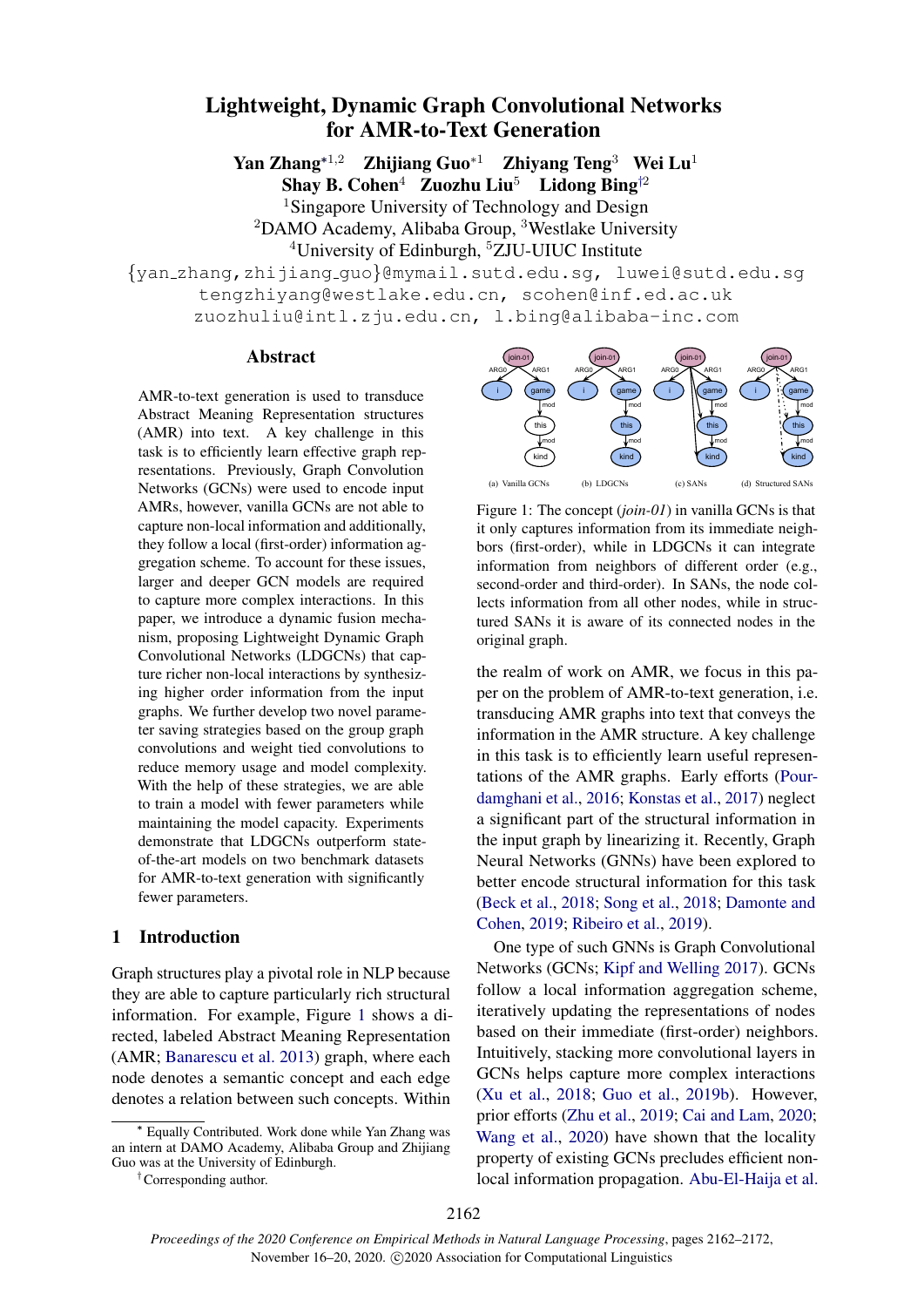[\(2019\)](#page-9-7) further proved that vanilla GCNs are unable to capture feature differences among neighbors from different orders no matter how many layers are stacked. Therefore, Self-Attention Networks (SANs; [Vaswani et al.](#page-10-6) [2017\)](#page-10-6) have been explored as an alternative to capture global dependencies. As shown in Figure [1](#page-0-0) (c), SANs associate each node with other nodes such that we model interactions between any two nodes in the graph. Still, this approach ignores the structure of the original graph. [Zhu et al.](#page-10-4) [\(2019\)](#page-10-4) and [Cai and Lam](#page-9-6) [\(2020\)](#page-9-6) propose structured SANs that incorporate additional neural components to encode the structural information of the input graph.

Convolutional operations, however, are more computationally efficient than self-attention operations because the computation of attention weights scales quadratically while convolutions scale linearly with respect to the input length [\(Wu et al.,](#page-10-7) [2019\)](#page-10-7). Therefore, it is worthwhile to explore the possibility of models based on graph convolutions. One potential approach that has been considered is to incorporate information from higher order neighbors, which helps to facilitate non-local information aggregation for node classification [\(Abu-](#page-9-8)[El-Haija et al.,](#page-9-8) [2018,](#page-9-8) [2019;](#page-9-7) [Morris et al.,](#page-10-8) [2019\)](#page-10-8). However, simple concatenation of different order representations may not be able to model complex interactions in semantics for text generation [\(Luan](#page-10-9) [et al.,](#page-10-9) [2019\)](#page-10-9).

We propose to better integrate high-order information, by introducing a novel dynamic fusion mechanism and propose the Lightweight, Dynamic Graph Convolutional Networks (LDGCNs). As shown in Figure [1](#page-5-0) (b), nodes in the LDGCN model are able to integrate information from first to thirdorder neighbors. With the help of the dynamic mechanism, LDGCNs can effectively synthesize information from different orders to model complex interactions in the AMR graph for text generation. Also, LDGCNs require no additional computational overhead, in contrast to vanilla GCN models. We further develop two novel weight sharing strategies based on the group graph convolutions and weight tied convolutions. These strategies allow the LDGCN model to reduce memory usage and model complexity.

Experiments on AMR-to-text generation show that LDGCNs outperform best reported GCNs and SANs trained on LDC2015E86 and LDC2017T10 with significantly fewer parameters. On the largescale semi-supervised setting, our model is also consistently better than others, showing the effectiveness of the model on a large training set. We release our code and pretrained models at <https://github.com/yanzhang92/LDGCNs>. [1](#page-1-0)

### <span id="page-1-1"></span>2 Background

Graph Convolutional Networks Our LDGCN model is closely related to GCNs [\(Kipf and](#page-9-4) [Welling,](#page-9-4) [2017\)](#page-9-4) which restrict filters to operate on a first-order neighborhood. Given an AMR graph  $G$  with  $n$  concepts (nodes), GCNs associate each concept v with a feature vector  $\mathbf{h}_v \in \mathbb{R}^d$ , where  $d$  is the feature dimension.  $\mathcal G$  can be represented by concatenating features of all the concepts, i.e.,  $H=[\mathbf{h}_{v_1},...,\mathbf{h}_{v_n}].$  Graph convolutions at *l*-th layer can be defined as:

<span id="page-1-2"></span>
$$
\mathbf{H}_{l+1} = \phi(\mathbf{A}\mathbf{H}_l\mathbf{W}_l + \mathbf{b}_l), \tag{1}
$$

where  $H_l$  is hidden representations of the *l*-th layer.  $W_l$  and  $b_l$  are trainable model parameters for the l-th layer,  $\phi$  is an activation function. A is the adjacency matrix,  $A_{uv}$ =1 if there exists a relation (edge) that goes from concept  $u$  to concept  $v$ .

Self-Attention Networks Unlike GCNs, SANs [\(Vaswani et al.,](#page-10-6) [2017\)](#page-10-6) capture global interactions by connecting each concept to all other concepts. Intuitively, the attention matrix can be treated as the adjacency matrix of a fully-connected graph. Formally, SANs take a sequence of representations of *n* nodes  $\mathbf{H} = [\mathbf{h}_{v_1}, ..., \mathbf{h}_{v_n}]$  as the input. Attention score  $\mathbf{A}_{uv}$  between the concept pair  $(u, v)$  is:

$$
\mathbf{A}_{uv} = f(\mathbf{h}_u, \mathbf{h}_v)
$$
  
= softmax( $\frac{(\mathbf{h}_u \mathbf{W}^Q)(\mathbf{h}_v \mathbf{W}^K)^T}{\sqrt{d}}$ ) (2)

where  $W^Q$  and  $W^K$  are projection parameters. The adjacency matrix  $A$  in GCNs is given by the input AMR graph, while in SANs A is computed based on H, which neglects the structural information of the input AMR. The number of operations required by graph convolutions scales is found linearly in the input length, whereas they are quadratic for SANs.

Structured SANs [Zhu et al.](#page-10-4) [\(2019\)](#page-10-4) and [Cai and](#page-9-6) [Lam](#page-9-6) [\(2020\)](#page-9-6) extend SAN s by incorporating the relation  $r_{uv}$  between node u and node v in the

<span id="page-1-0"></span> $1$ Our implementation is based on MXNET [\(Chen et al.,](#page-9-9) [2015\)](#page-9-9) and the Sockeye toolkit [\(Felix et al.,](#page-9-10) [2017\)](#page-9-10).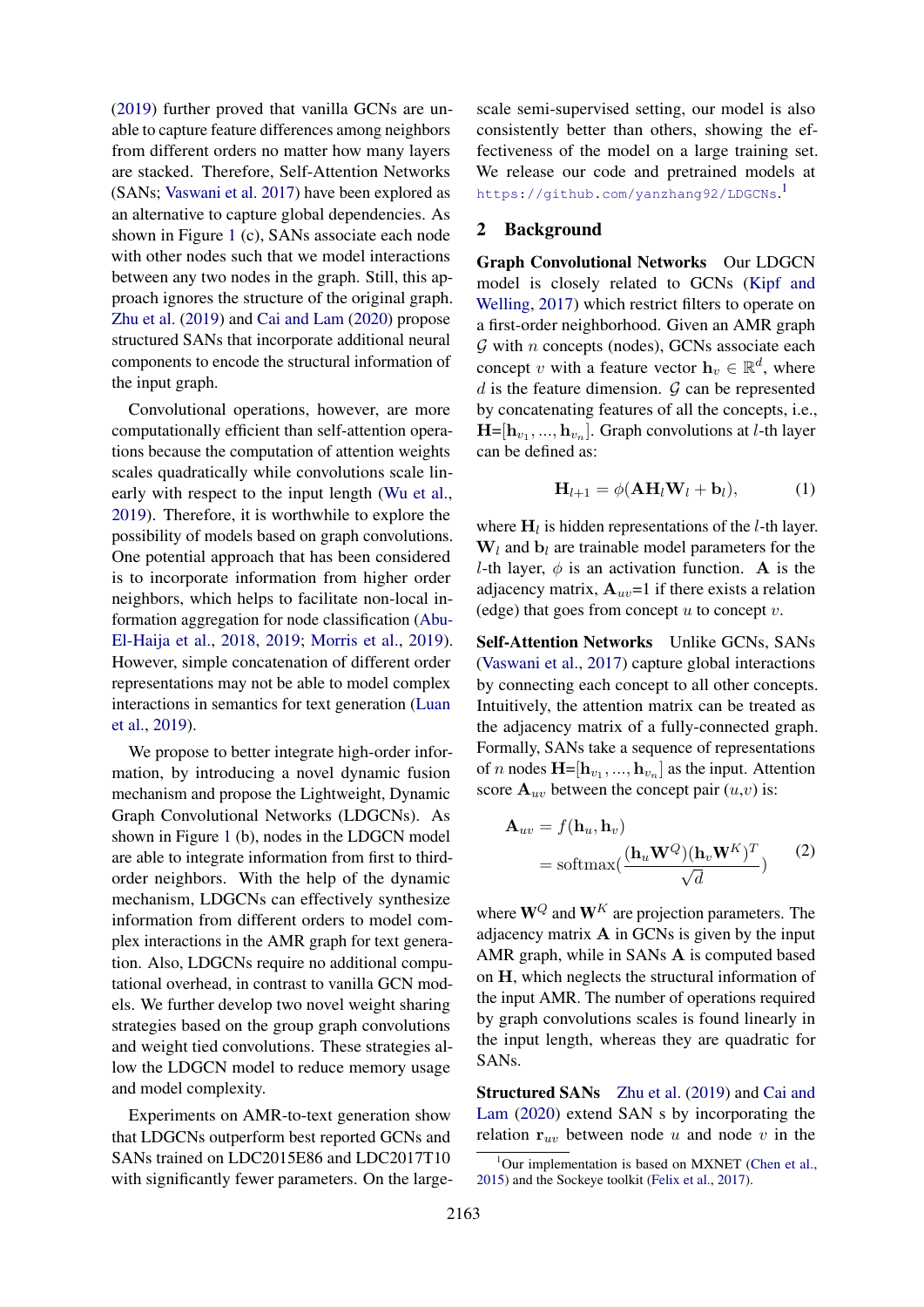

Figure 2: Comparison between vanilla GCNs and LDGCNs.  $H_l$  denotes the representation of *l*-th layer.  $W_l$  denotes the trainable weights and  $\times$  denotes matrix multiplication. Vanilla GCNs take the 1st-order adjacency matrix  $A<sup>1</sup>$  as the input, which only captures information from one-hop neighbors. LDGCNs take  $k$ number of *k*-order adjacency matrix  $A^k$  as inputs,  $W_l$ is shared for all  $A^k$ . k is set to 2 here for simplification. A dynamic fusion mechanism is applied to integrate the information from 1- to  $k$ -hop neighbors.

original graph such that the model is aware of the input structure when computing attention scores:

$$
\mathbf{A}_{uv} = g(\mathbf{h}_u, \mathbf{h}_v, \mathbf{r}_{uv}) \tag{3}
$$

Dynamic<br>
Fusion Fusion<br>
vanilla GCNs and<br>
thation of *l*-th layer.<br>
and  $\times$  denotes ma-<br>
ake the 1st-order ad-<br>
vhich only captures the sk x A is inputs.<br>
x A is inputs,  $W_l$ <br>
re for simplification.<br>
plied to integrate t where  $r_{uv}$  is obtained based on the shortest relation path between the concept pair  $(u, v)$  in the graph. For example, the shortest relation path between (*join-01*, *this*) in Figure [1](#page-5-0) (d) is [ARG1, mod]. Formally, the path between concept  $u$  and  $v$  is represented as  $s_{uv}=[e(u, k_1), e(k_1, k_2), ..., e(k_m, v)],$ where e indicates the relation label between two concepts and  $k_{1:m}$  are the relay nodes. We have  ${\bf r}_{uv} = f(s_{uv})$  where f is a sequence encoder, and this can be performed with gated recurrent units (GRUs) or convolutional neural networks (CNNs).

### 3 Dynamic Fusion Mechanism

As discussed in Section [2,](#page-1-1) GCNs are generally more computationally efficient than structured SANs as their computation cost scales linearly and no additional relation encoders are required. However, the locality nature of GCNs precludes efficient non-local information propagation. To address this issue, we propose the dynamic fusion mechanism, which integrates higher order information for better non-local information aggregation. With the help of this mechanism, our model solely based on

graph convolutions is able to outperform competitive structured SANs.

Inspired by Gated Linear Units (GLUs; [Dauphin](#page-9-11) [et al.](#page-9-11) [2016\)](#page-9-11), which leverage gating mechanisms [\(Hochreiter and Schmidhuber,](#page-9-12) [1997\)](#page-9-12) to dynamically control information flows in the convolutional neural networks, we propose dynamic fusion mechanism (DFM) to integrate information from different orders. DFM allows the model to automatically synthesize information from neighbors at varying degrees of hops away. Similar to GLUs, DFM retains non-linear capabilities of the layer while allowing the gradient to propagate through the linear unit without scaling. Based on this non-linear mixture procedure, DFM is able to control the information flows from a range of orders to specific nodes in the AMR graph. Formally, graph convolutions based on DFM are defined as:

<span id="page-2-0"></span>
$$
\mathbf{H}_{l+1} = (1 - \frac{1}{K-1} \sum_{1 < k < K} \mathbf{G}_l^{(k)} ) \odot \phi(\mathbf{A} \mathbf{H}_l \mathbf{W}_l + \mathbf{b}_l) \\
+ \frac{1}{K-1} \sum_{1 < k < K} \mathbf{G}_l^{(k)} \odot \phi(\mathbf{A}^k \mathbf{H}_l \mathbf{W}_l + \mathbf{b}_l).
$$
\n(4)

where  $\mathbf{G}_l^{(k)}$  $\binom{K}{l}$  is a gating matrix conditioned on the k-th order adjacency matrix  $A<sup>k</sup>$ , namely:

$$
\mathbf{G}_l^{(k)} = (1 - \lambda^k) \odot \sigma(\mathbf{A}^k \mathbf{H}_l \mathbf{W}_l + \mathbf{b}_l), \quad (5)
$$

where  $\odot$  denotes elementwise product,  $\sigma$  denotes the sigmoid function,  $\lambda \in (0, 1)$  is a scalar,  $K \ge 2$ is the highest order used for information aggregation, and  $W_l$  denotes trainable weights shared by different  $A^k$ . Both  $\lambda$  and K are hyperparameters.

Computational Overhead In practice, there is no need to calculate or store  $\mathbf{A}^k$ .  $\mathbf{A}^k$ **H**<sub>l</sub> is computed with right-to-left multiplication. Specifically, if  $k=3$ , we calculate  $\mathbf{A}^3\mathbf{H}_l$  as  $(\mathbf{A}(\mathbf{A}(\mathbf{A}\mathbf{H}_l))).$ Since we store  $A$  as a sparse matrix with m nonzero entries as vanilla GCNs, an efficient implementation of our layer takes  $O(k_{max} \times m \times d)$  computational time, where  $k_{max}$  is the highest order used and  $d$  is the feature dimension of  $H_l$ . Under the realistic assumptions of  $k_{max} \ll m$  and  $d \ll m$ , running an *l*-layer model takes  $O(lm)$  computational time. This matches the computational complexity of the vanilla GCNs. On the other hand, DFM does not require additional parameters as the weight matrix is shared over various orders.

Deeper LDGCNs To further facilitate the nonlocal information aggregation, we stack several LDGCN layers. In order to stabilize the training, we introduce dense connections [\(Huang et al.,](#page-9-13)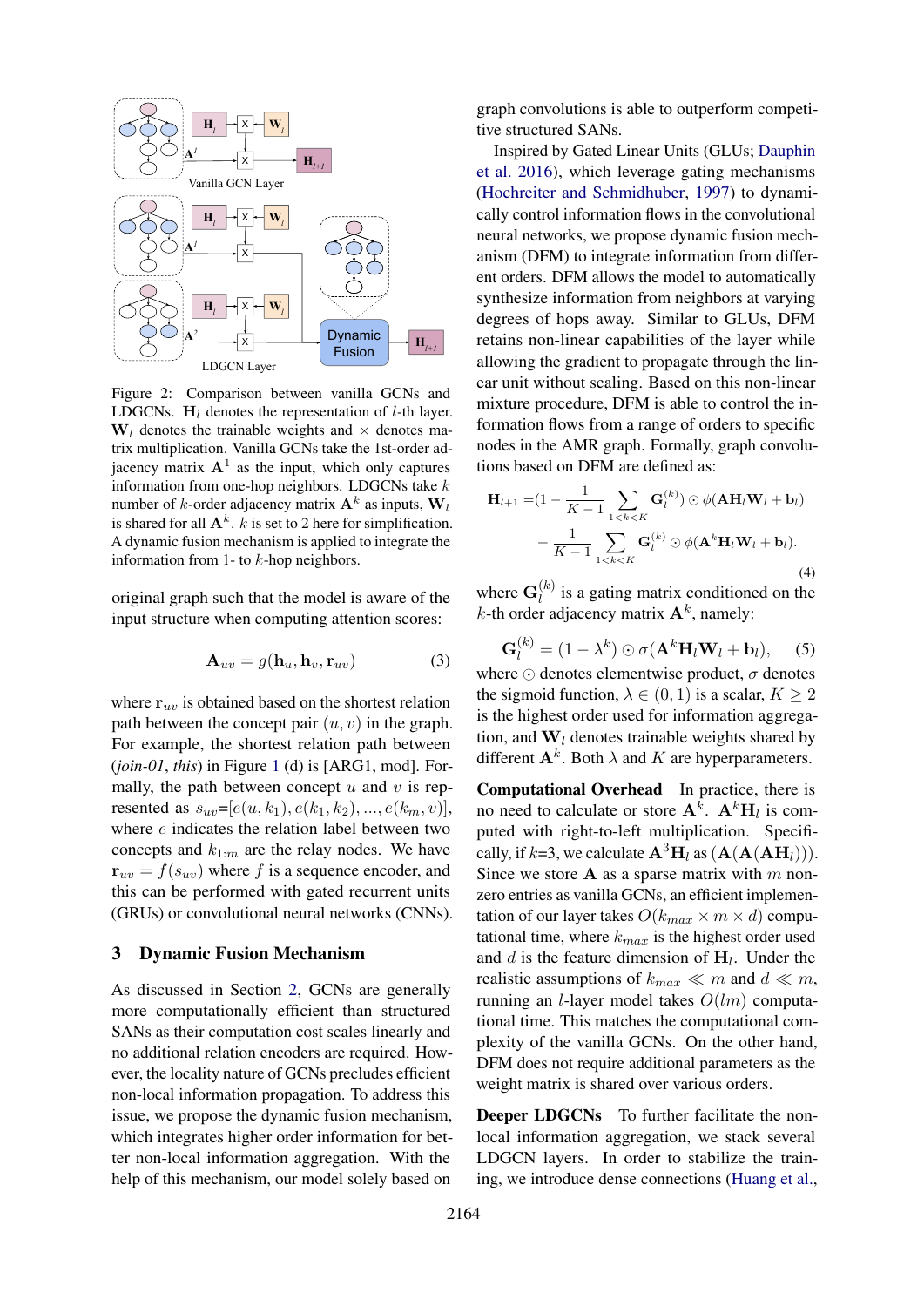<span id="page-3-0"></span>

Figure 3: Comparison between vanilla graph convolutions and depthwise graph convolutions. The input and output representation of the *l*-th layer  $h_l$  and  $h_{l+1}$  are partitioned into  $N=3$  disjoint groups.

[2017;](#page-9-13) [Guo et al.,](#page-9-5) [2019b\)](#page-9-5) into the LDGCN model. Mathematically, we define the input of the l-th layer  $\dot{H}_l$  as the concatenation of all node representations produced in layers  $1, \dots, l - 1$ :

$$
\hat{\mathbf{H}}_l = [\mathbf{H}_0; \mathbf{H}_1; \dots; \mathbf{H}_{l-1}]. \tag{6}
$$

Accordingly,  $H_l$  in Eq. [4](#page-2-0) is replaced by  $\hat{H}_l$ .

$$
\mathbf{H}_{l+1} = (1 - \frac{1}{K-1} \sum_{1 < k < K} \mathbf{G}_l^{(k)} ) \odot \phi(\mathbf{A} \hat{\mathbf{H}}_l \mathbf{W}_l + \mathbf{b}_l) \\
+ \frac{1}{K-1} \sum_{1 < k < K} \mathbf{G}_l^{(k)} \odot \phi(\mathbf{A}^k \hat{\mathbf{H}}_l \mathbf{W}_l + \mathbf{b}_l).
$$
\n(7)

where  $\mathbf{W}_l \in \mathbb{R}^{d_l \times d}$  and  $d_l = d \times (l - 1)$ . The model size scales linearly as we increase the depth of the network.

# 4 Parameter Saving Strategies

Although we are able to train a very deep LDGCN model, the LDGCN model size increases sharply as we stack more layers, resulting in large model complexity. To maintain a better balance between parameter efficiency and model capacity, we develop two novel parameter saving strategies. We first reduce partial parameters in each layer based on group graph convolutions. Then we further share parameters across all layers based on weight tied convolutions. These strategies allow the LDGCN model to reduce memory usage and model complexity.

### 4.1 Group Graph Convolutions

Group convolutions have been used to build efficient networks for various computer vision tasks as they can better integrate feature maps [\(Xie et al.,](#page-10-10) [2017;](#page-10-10) [Li et al.,](#page-10-11) [2019b\)](#page-10-11) and have lower computational costs [\(Howard et al.,](#page-9-14) [2017;](#page-9-14) [Zhang et al.,](#page-10-12) [2017\)](#page-10-12) compared to vanilla convolutions. In order to reduce the model complexity in the deep LDGCN

<span id="page-3-1"></span>

Figure 4: Comparison between vanilla graph convolutions and layerwise graph convolutions. The input representation  $h_0$  is partitioned into  $M=3$  disjoint groups.

model, we extend group convolutions to GCNs by introducing group convolutions along two directions: depthwise and layerwise.

<span id="page-3-2"></span>Depthwise Graph Convolutions: As discussed in Section [2,](#page-1-1) graph convolutions operate on the features of n nodes  $\mathbf{H} \in \mathbb{R}^{n \times d}$ . For simplicity, we assume  $n=1$ , the input and output representation of the *l*-th layer are  $\mathbf{h}_l \in \mathbb{R}^{d_l}$  and  $\mathbf{h}_{l+1} \in \mathbb{R}^{d_{l+1}}$ , respectively. As shown in Figure [3,](#page-3-0) the size of the weight matrix  $W_l$  in a vanilla graph convolutions is  $d_l \times d_{l+1}$ . In depthwise graph convolutions,  $h_l$  is partitioned into N mutually exclusive groups  $\{g_l^1, ..., g_l^N\}$ . The weight  $W_l$  of each layer is also partitioned into  $N$  mutually exclusive groups  $\mathbf{W}_l^1, ..., \mathbf{W}_l^N$ . The dimension of each weight is  $\frac{d_l}{N} \times \frac{d_{l+1}}{N}$  $\frac{l+1}{N}$ . Finally, we obtain the output representation  $h_{l+1}$  by concatenating N groups of outputs  $[g_{l+1}^1;...;g_{l+1}^N]$ . Now the parameters of each layer can be reduced by a factor of N, to  $\frac{d_l \times d_{l+1}}{N}$ .

Layerwise Graph Convolutions: These group convolutions are built based on densely connected graph convolutions [\(Guo et al.,](#page-9-5) [2019b\)](#page-9-5). As shown in Figure [4,](#page-3-1) each layer takes the concatenation of outputs from all preceding layers as its input. For example, layer  $L_2$  takes the concatenation of  $[h_0; h_1]$  as its input. [Guo et al.](#page-9-5) [\(2019b\)](#page-9-5) further adopt a dimension shrinkage strategy. Assume  $\mathbf{h}_0 \in \mathbb{R}^d$  and that the network has L layers. The dimension of output for each layer is set to  $\frac{d}{L}$ . Finally, we concatenate the output of L layers  $[\mathbf{h}_1; \dots; \mathbf{h}_L]$ to form the final representation  $h_{final} \in \mathbb{R}^d$ . Therefore, the size of weight matrix for l-th layer is  $\left(d+\frac{d\times(l-1)}{L}\right)$  $\frac{(l-1)}{L}\big)\times\frac{d}{L}$  $\frac{d}{L}$ .

Notice that main computation cost originates in the computation of  $h_0$  as it has a large dimension and it is concatenated to the input of each layer. In layerwise graph convolutions however, we improve the parameter efficiency by dividing the input repre-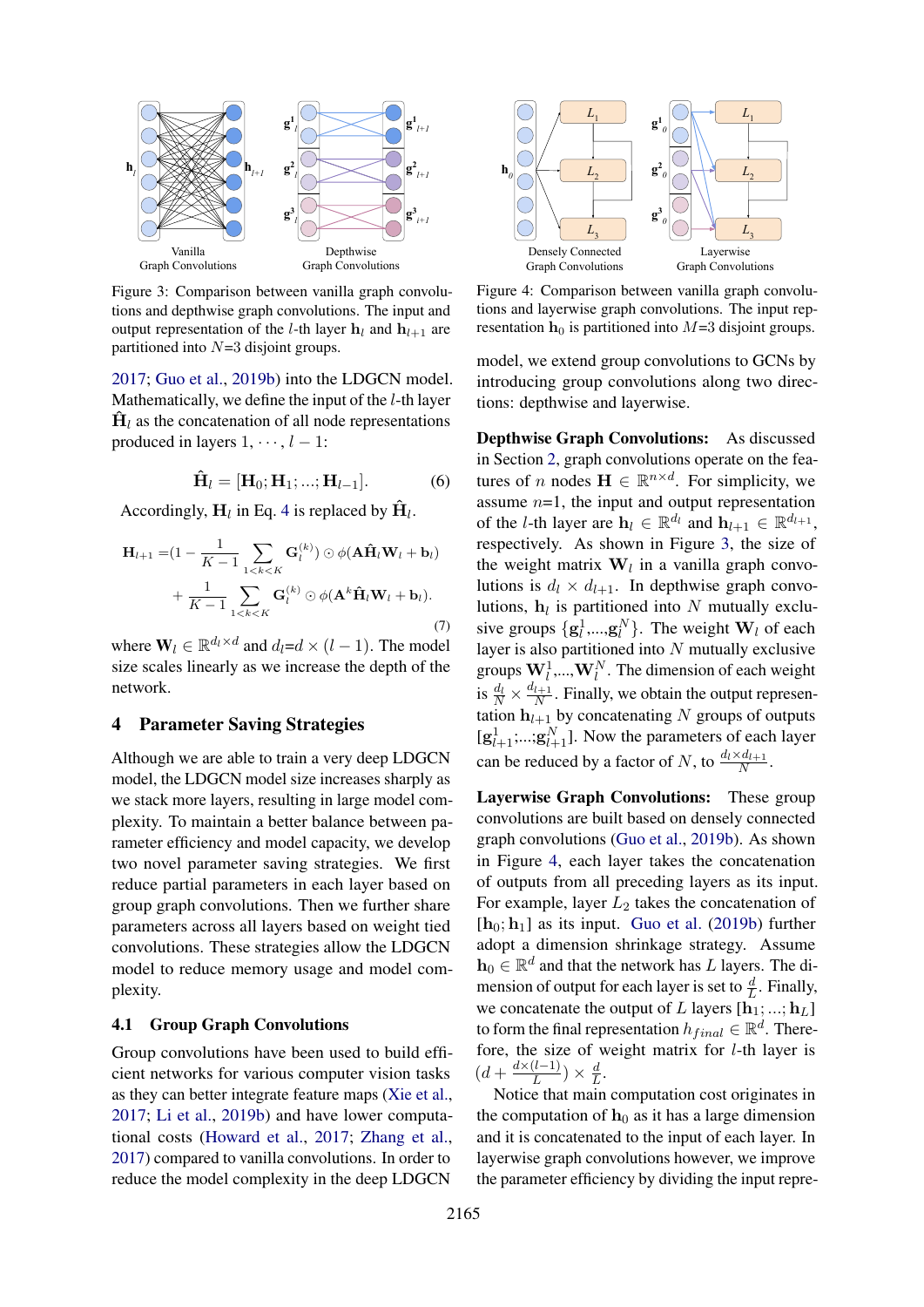sentation  $h_0$  into M groups  $\{g_0^1,...g_0^M\}$ , where M equals the total number of layers  $L$ . The first group  $\mathbf{g}_0^1$  is fed to all L layers, and the second group  $\mathbf{g}_0^2$ is fed to  $(L-1)$  layers, so on and so forth. Accordingly, the size of weight matrix for the  $l$ -th layer is  $\left(\frac{d\times(2l-1)}{L}\right)$  $\frac{2l-1)}{L}\big)\times\frac{d}{L}$  $\frac{d}{L}$ .

Formally, we partition the input representations of *n* concept  $H_0 \in \mathbb{R}^{n \times d}$  to the first layer into M groups  $\{G_0^1, ..., G_0^M\}$ , where the size of each group is  $n \times \frac{d}{M}$ . Accordingly, we modify the input of the *l*-th layer  $\hat{\mathbf{H}}_l$  in Eq. [6](#page-3-2) as:

$$
\hat{\mathbf{H}}_l = [\mathbf{G}_0^1; \dots; \mathbf{G}_0^M; \mathbf{H}_1; \dots; \mathbf{H}_{l-1}] \quad (8)
$$

In practice, we combine these two convolutions together to further reduce the model size. For example, assume the size of the input is  $d=360$  and the number of layers is  $L=6$ . The size of the weight matrix for the first layer (l=1) is  $(d + \frac{d \times (l-1)}{l})$  $\frac{(l-1)}{L}\big)\times$ d  $\frac{d}{L}$ =360 × 60. Assume we set N=3 for depthwise graph convolutions and  $M=6$  for layerwise graph convolutions. We first use layerwise graph convolutions by dividing the input into 6 groups, where each one has the size  $\frac{d}{M}$ =60. Then we feed the first group to the first layer. Next we use depthwise graph convolutions to further split the input into 3 groups. We now have 3 weight matrices for the first layer, each one with the size  $\frac{d \times (2l-1)}{M} \times \frac{d}{M \times N}$  $20 \times 20$ . With the increase of the feature dimension  $d$  and the number of layer  $L$ , more prominent parameter efficiency can be observed.

### 4.2 Weight Tied Convolutions

We further adopt a more aggressive strategy where parameters are shared across all layers. This further significantly reduces the size of the model. Theoretically, weight tied networks can be unrolled to any depth, typically with improved feature abstractions as depth increases [\(Bai et al.,](#page-9-15) [2019a\)](#page-9-15). Recently, weight tied SANs were explored to regularize the training and help with generalization [\(Dehghani](#page-9-16) [et al.,](#page-9-16) [2019;](#page-9-16) [Lan et al.,](#page-9-17) [2020\)](#page-9-17). Mathematically, Eq. [1](#page-1-2) can be rewritten as:

$$
\mathbf{H}_{l+1} = \phi(\mathbf{A}\hat{\mathbf{H}}_l \mathbf{W} + \mathbf{b}),\tag{9}
$$

where W and b are shared parameters for all convolutional layers. To stabilize training, a gating mechanism was introduced to graph neural networks in order to build graph recurrent networks [\(Li et al.,](#page-10-13) [2016;](#page-10-13) [Song et al.,](#page-10-1) [2018\)](#page-10-1), where parameters are shared across states (time steps). However,

the graph convolutional structure is very deep (e.g., 36 layers). Instead, we adopt a jumping connection [\(Xu et al.,](#page-10-3) [2018\)](#page-10-3), which forms the final representation  $H_{final}$  based on the output of all layers. This connection mechanism can be considered deep supervision [\(Lee et al.,](#page-9-18) [2015;](#page-9-18) [Bai et al.,](#page-9-19) [2019b\)](#page-9-19) for training deep convolutional neural networks. Formally, the  $H_{final}$  of LDGCNs which have L layer is obtained by:  $\mathbf{H}_{final} = \mathcal{F}(\mathbf{H}_{L},...,\mathbf{H}_{1}),$  where  $F$  is a linear transformation.

### 5 Experiments

# 5.1 Setup

We evaluate our model on the LDC2015E86 (AMR1.0), LDC2017T10 (AMR2.0) and LDC2020T02 (AMR3.0) datasets, which have 16,833, 36,521 and 55,635 instances for training, respectively. Both AMR1.0 and AMR2.0 have 1,368 instances for development, and 1,371 instances for testing. AMR3.0 has 1,722 instances for development and 1,898 instances for testing. Following [Zhu et al.](#page-10-4) [\(2019\)](#page-10-4), we use byte pair encodings [\(Sennrich et al.,](#page-10-14) [2016\)](#page-10-14) to deal with rare words.

Following [Guo et al.](#page-9-5) [\(2019b\)](#page-9-5), we stack 4 LDGCN blocks as the encoder of our model. Each block consists of two sub-blocks where the bottom one contains 6 layers and the top one contains 3 layers. The hidden dimension of LDGCN model is 480. Other model hyperparameters are set as  $\lambda$ =0.7, K=2 for dynamic fusion mechanism, N=2 for depthwise graph convolutions and  $M=6$  and 3 for layerwise graph convolutions for the bottom and top sub-blocks, respectively. For the decoder, we employ the same attention-based LSTM as in previous work [\(Beck et al.,](#page-9-2) [2018;](#page-9-2) [Guo et al.,](#page-9-5) [2019b;](#page-9-5) [Damonte and Cohen,](#page-9-3) [2019\)](#page-9-3). Following [Wang et al.](#page-10-5) [\(2020\)](#page-10-5), we use a transformer as the decoder for large-scale evaluation. For fair comparisons, we use the same optimization and regularization strategies as in [Guo et al.](#page-9-5) [\(2019b\)](#page-9-5). All hyperparameters are tuned on the development  $set<sup>2</sup>$  $set<sup>2</sup>$  $set<sup>2</sup>$ .

For evaluation, we report BLEU scores [\(Pap](#page-10-15)[ineni et al.,](#page-10-15) [2002\)](#page-10-15), CHRF++ [\(Popovic,](#page-10-16) [2017\)](#page-10-16) scores and METEOR scores [\(Denkowski and Lavie,](#page-9-20) [2014\)](#page-9-20) with additional human evaluation results.

<span id="page-4-0"></span> ${}^{2}$ Hyperparameter search; all hyperparameters are attached in the supplementary material.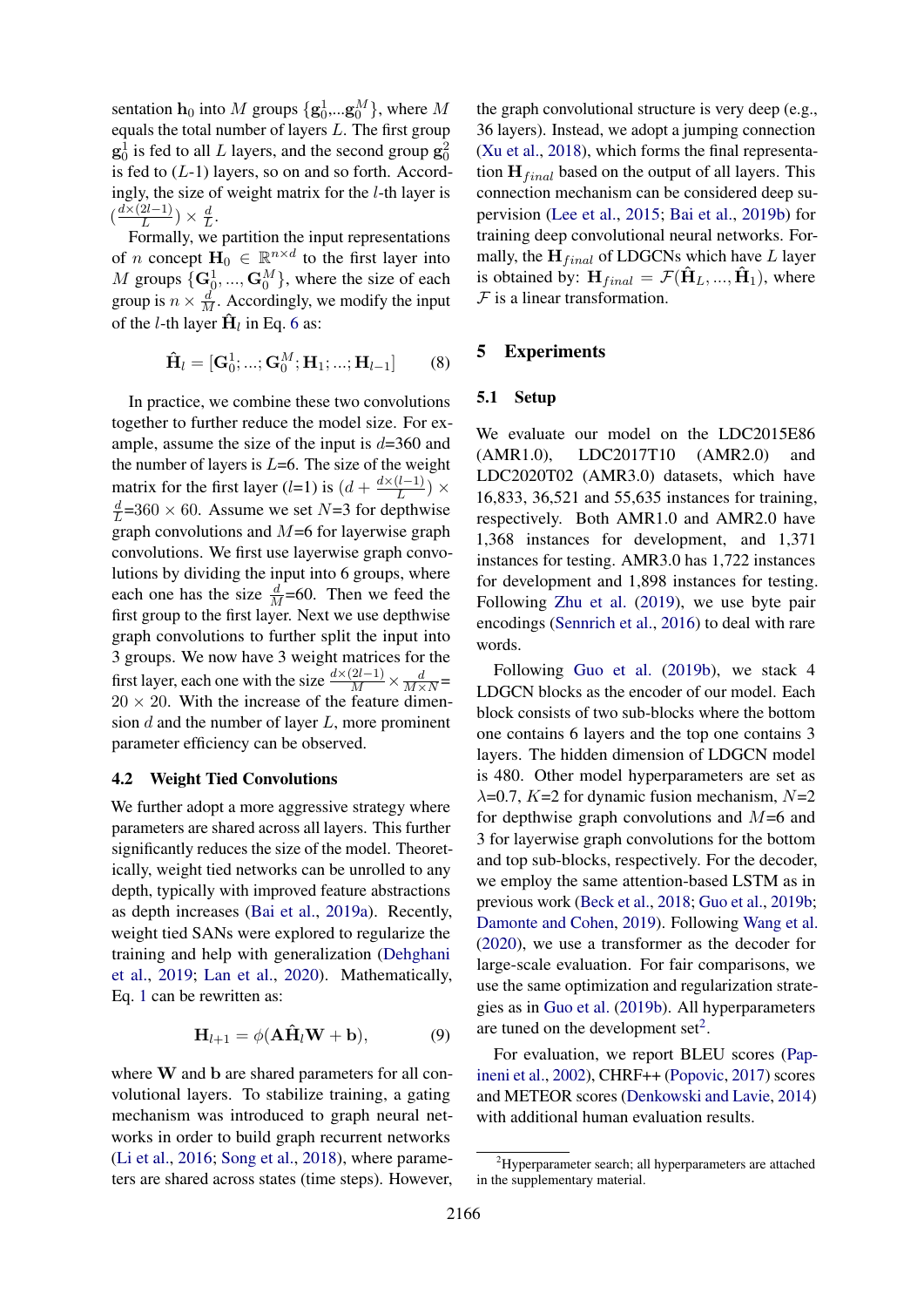<span id="page-5-0"></span>

| Model                             | <b>Type</b>      | <b>AMR2015</b>           |                              |                          | <b>AMR2017</b>           |              |                   |                          |                    |
|-----------------------------------|------------------|--------------------------|------------------------------|--------------------------|--------------------------|--------------|-------------------|--------------------------|--------------------|
|                                   |                  | B                        | C                            | М                        | #P                       | B            | C                 | М                        | # $P$              |
| Seq2Seq (Cao and Clark, 2019)     | Single           | 23.5                     |                              |                          | -                        | 26.8         |                   |                          |                    |
| GraphLSTM (Song et al., 2018)     | Single           | 23.3                     | $\qquad \qquad \blacksquare$ |                          | -                        | 24.9         |                   |                          |                    |
| GGNNs (Beck et al., 2018)         | Single           | $\overline{\phantom{a}}$ | $\qquad \qquad \blacksquare$ |                          | -                        | 23.3         | 50.4              | $\overline{\phantom{0}}$ | 28.3M              |
| GCNLSTM (Damonte and Cohen, 2019) | Single           | 24.4                     | $\overline{\phantom{a}}$     | 23.6                     | $\overline{\phantom{a}}$ | 24.5         |                   | 24.1                     | 30.8M <sup>‡</sup> |
| DCGCN (Guo et al., 2019b)         | Single           | 25.7                     | $54.5^{\ddagger}$            | $31.5^{\ddagger}$        | $18.6M^{\ddagger}$       | 27.6         | 57.3              | 34.0                     | 19.1M              |
| DualGraph (Ribeiro et al., 2019)  | Single           | 24.3                     | $53.8^{\ddagger}$            | 30.5                     | $60.3M^{\ddagger}$ 27.9  |              | $58.0^{\ddagger}$ | 33.2                     | 61.7M <sup></sup>  |
| Seq2Seq (Konstas et al., 2017)    | Ensemble         | L,                       |                              |                          |                          | 26.6         | 52.5              |                          | 142M               |
| GGNNs (Beck et al., 2018)         | Ensemble         | $\overline{\phantom{a}}$ |                              |                          | $\overline{\phantom{a}}$ | 27.5         | 53.5              | $\overline{\phantom{a}}$ | 141M               |
| DCGCN (Guo et al., 2019b)         | Ensemble         | $\overline{\phantom{a}}$ |                              |                          | -                        | 30.4         | 59.6              | $\overline{a}$           | 92.5M              |
| Transformer (Zhu et al., 2019)    | Single           | 25.5                     | 59.9                         | 33.1                     | 49.1M                    | 27.4         | 61.9              | 34.6                     |                    |
| GT_Dual (Wang et al., 2020)       | Single           | 25.9                     | $\overline{\phantom{0}}$     | $\overline{\phantom{m}}$ | 19.9M                    | 29.3         | 59.0              | ÷                        | 19.9M              |
| GT_GRU (Cai and Lam, 2020)        | Single           | 27.4                     | 56.4                         | 32.9                     | 30.8M                    | 29.8         | 59.4              | 35.1                     | 32.2M              |
| $GT_SAN$ (Zhu et al., 2019)       | Single           | 29.7                     | $60.7^{\ddagger}$            | 35.5                     | 49.3M                    | 31.8         | $61.8^{\ddagger}$ | 36.4                     | 54.0M <sup></sup>  |
| LDGCN_WT<br>LDGCN_GC              | Single<br>Single | 28.6<br>30.8             | 58.5<br>61.8                 | 33.1<br>36.4             | 10.6M<br>12.9M           | 31.9<br>33.6 | 61.2<br>63.2      | 36.3<br>37.5             | 11.8M<br>13.6M     |

Table 1: Main results on AMR-to-text generation. B, C, M and #P denote BLEU, CHRF++, METEOR and the model size in terms of parameters, respectively. Results with ‡ are obtained from the authors. We also conduct the statistical significance tests by following [\(Zhu et al.,](#page-10-4) [2019\)](#page-10-4). All our proposed systems are significant over the baseline at  $p < 0.01$ , tested by bootstrap resampling [\(Koehn,](#page-9-22) [2004\)](#page-9-22).

<span id="page-5-2"></span>

| Model                           | #P    | External | в    |
|---------------------------------|-------|----------|------|
| Seq2Seq (Konstas et al., 2017)  |       | 2M       | 32.3 |
| Seq2Seq (Konstas et al., 2017)  |       | 20M      | 33.8 |
| GraphLSTM (Song et al., 2018)   |       | 2M       | 33.6 |
| Transformer (Wang et al., 2020) |       | 2M       | 35.1 |
| GT_Dual (Wang et al., 2020)     | 78.4M | 2M       | 36.4 |
| LDGCN_GC                        | 23.2M | 0.5M     | 36.0 |
| <b>LDGCN WT</b>                 | 20.8M | 0.5M     | 36.8 |

Table 2: Results on AMR1.0 with external training data. ‡ denotes the ensemble model.

## <span id="page-5-3"></span>5.2 Main Results

We consider two kinds of baseline models: 1) models based on Recurrent Neural Networks [\(Kon](#page-9-1)[stas et al.,](#page-9-1) [2017;](#page-9-1) [Cao and Clark,](#page-9-21) [2019\)](#page-9-21) and Graph Neural Networks (GNNs) [\(Song et al.,](#page-10-1) [2018;](#page-10-1) [Beck](#page-9-2) [et al.,](#page-9-2) [2018;](#page-9-2) [Damonte and Cohen,](#page-9-3) [2019;](#page-9-3) [Guo et al.,](#page-9-5) [2019b;](#page-9-5) [Ribeiro et al.,](#page-10-2) [2019\)](#page-10-2). These models use an attention-based LSTM decoder. 2) models based on SANs [\(Zhu et al.,](#page-10-4) [2019\)](#page-10-4) and structured SANs [\(Cai](#page-9-6) [and Lam,](#page-9-6) [2020;](#page-9-6) [Zhu et al.,](#page-10-4) [2019;](#page-10-4) [Wang et al.,](#page-10-5) [2020\)](#page-10-5). Specifically, [Zhu et al.](#page-10-4) [\(2019\)](#page-10-4) leverage additional SANs to incorporate the relational encoding whereas [Cai and Lam](#page-9-6) [\(2020\)](#page-9-6) use GRUs. Additional results of ensemble models are also included. The results are reported in Table [1.](#page-5-0) Our model has two variants based on different parameter saving strategies, including LDGCN WT (weight tied) and LDGCN GC (group convolutions), and both of them use the dynamic fusion mechanism (DFM).

LDGCN v.s. Structured SANs. Compared to state-of-the-art structured SANs (GT SAN), the

<span id="page-5-1"></span>

| Model                                                                                                                                                                                                   | R. | $\mathcal{C}$ | M | #P                                           |
|---------------------------------------------------------------------------------------------------------------------------------------------------------------------------------------------------------|----|---------------|---|----------------------------------------------|
| GGNNs (Beck et al., 2018) $26.7^{\dagger}$ 57.2 <sup>†</sup> 33.1 <sup>†</sup> 30.9M <sup>†</sup><br>DCGCN (Guo et al., 2019b) $29.8^{\ddagger}$ 59.9 <sup>‡</sup> 35.6 <sup>‡</sup> 22.2M <sup>‡</sup> |    |               |   |                                              |
| LDGCN WT<br>LDGCN_GC                                                                                                                                                                                    |    |               |   | 33.0 62.6 36.5 11.5M<br>34.3 63.7 38.2 14.3M |

Table 3: Results on the AMR3.0. B, C, M and #P denote BLEU, CHRF++, METEOR and the model size in terms of parameters, respectively. The results with † are based on open implementations, while the results with  $\ddagger$  are obtained from the authors.

performance of LDGCN GC is 1.1 and 1.8 BLEU points higher on AMR1.0 and AMR2.0, respectively. Moreover, LDGCN<sub>-GC</sub> requires only about a quarter of the number of parameters (12.9M vs 49.0M, and 13.6M vs 54.0M). Our more lightweight variant LDGCN WT achieves better BLEU scores than GT SAN on AMR2.0 while using only 1/5 of their model parameters. However, LDGCN\_WT obtains lower scores on AMR1.0 than GT SAN. We hypothesize that weight tied convolutions require more data to train as we observe severe oscillations when training the model on the small AMR1.0 dataset. The oscillation is reduced when we train it on the larger AMR2.0 dataset and the semi-supervised dataset.

LDGCN v.s. Other GNNs. Both LDGCN models significantly outperform GNN-based models. For example, LDGCN<sub>-GC</sub> surpasses DCGCN by 5.1 points on AMR1.0 and surpasses DualGraph by 5.7 points on AMR2.0. Moreover, the sin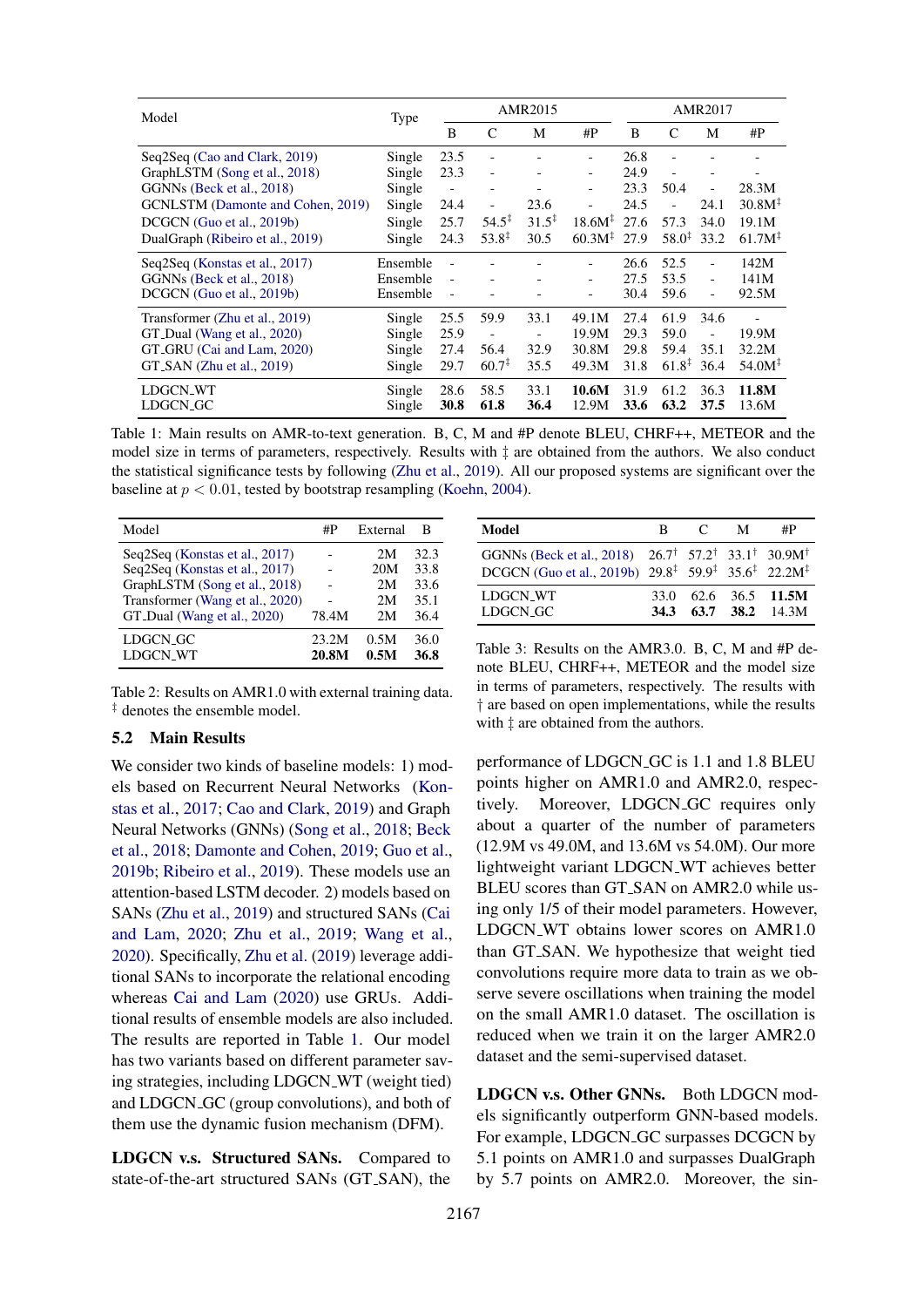gle LDGCN model achieves consistently better results than previous ensemble GNN-based models in BLEU, CHRF++ and METEOR scores. In particular, on AMR2.0, LDGCN\_WT obtains 1.5 BLEU points higher than the DCGCN ensemble model, while requiring only about 1/8 of the number of parameters. We also evaluate our model on the latest AMR3.0 dataset. Results are shown in Table [3.](#page-5-1) LDGCN\_WT and LDGCN\_GC consistently outperform GNN-based models including DCGCN and GGNNs on this larger dataset. These results suggest that LDGCN can learn better representation more efficiently.

Large-scale Evaluation. We further evaluate LDGCNs on a large-scale dataset. Following [Wang](#page-10-5) [et al.](#page-10-5) [\(2020\)](#page-10-5), we first use the additional data to pretrain the model, then finetune it on the gold data. Evaluation results are reported in Table[.2.](#page-5-2) Using 0.5M data, LDGCN WT outperforms all models including structured SANs with 2M additional data. These results show that our model is more effective in terms of using a larger dataset. Interestingly, LDGCN WT consistently outperforms LDGCN GC under this setting. Unlike training the model on AMR1.0, training LDGCN WT on the large-scale dataset has fewer oscillations, which confirms our hypothesis that sufficient data acts as a regularizer to stabilize the training process of weight tied models.

### 5.3 Development Experiments

We conduct an ablation study to demonstrate how dynamic fusion mechanism and parameter saving strategies are beneficial to the lightweight model with better performance based on development of experimental results on AMR1.0. Results are shown in Table [4.](#page-6-0) DeepGCN is the model with dense connections [\(Huang et al.,](#page-9-13) [2017;](#page-9-13) [Guo et al.,](#page-9-5) [2019b\)](#page-9-5). DeepGCN+GC+DF and Deep-GCN+WT+DF are essentially LDGCN GC and LDGCN WT models in Section [5.2,](#page-5-3) respectively.

Dynamic Fusion Mechanism. The performance of DeepGCN+DF is 1.1 BLEU points higher than DeepGCN, which demonstrates that our dynamic fusion mechanism is beneficial for graph encoding when applied alone. Adding the group graph convolutions strategies gives a BLEU score of 30.3, which is only 0.1 points lower than DeepGCN+DF. This result shows that the representation learning ability of the dynamic fusion mechanism is robust against parameter sharing and reduction. We also

<span id="page-6-0"></span>

| Model                    | #Parameters BLEU |      |
|--------------------------|------------------|------|
| DeepGCN                  | 19.9M            | 29.3 |
| DeepGCN+DF               | 19.9M            | 30.4 |
| DeepGCN+GC               | 12.9M            | 29.0 |
| DeepGCN+GC+DF (LDGCN_GC) | 12.9M            | 30.3 |
| DeepGCN+WT               | 10.6M            | 27.4 |
| DeepGCN+WT+DF (LDGCN_WT) | 10.6M            | 28.3 |

<span id="page-6-1"></span>Table 4: Comparisons between baselines. +DF denotes dynamic fusion mechanism. +WT and +GC refer to weight tied and group convolutions, respectively.

| Model           | <b>Inference Speed</b> |
|-----------------|------------------------|
| Transformer     | 1.00x                  |
| DeepGCN         | 1.21x                  |
| <b>LDGCN WT</b> | 1.22x                  |
| LDGCN_GC        | 1.17x                  |

Table 5: Speed comparisons between baselines. For inference speed, the higher the better. Implementations are based on MXNet [\(Chen et al.,](#page-9-9) [2015\)](#page-9-9) and the Sockeye neural machine translation toolkit [\(Felix et al.,](#page-9-10) [2017\)](#page-9-10). Results on speed are based on beam size 10, batch size 30 on an NVIDIA RTX 1080 GPU.

observe that the mechanism helps to alleviate oscillation when training the weight tied model. Deep-GCN+WT+DF achieves better results than Deep-GCN+WT, which is hard to converge when training it on the small AMR1.0 dataset.

Parameter Saving Strategy. Table [4](#page-6-0) demonstrates that although the performance of Deep-GCN+GC is only 0.3 BLEU points lower than that of DeepGCN, DeepGCN+GC only requires 65% of the number of parameters of DeepGCN. Furthermore, by introducing the dynamic fusion mechanism, the performance of DeepGCN+GC is improved greatly and is in fact on par with DeepGCN. Also, DeepGCN+GC+DF does not rely on any kind of self-attention layers, hence, its number of parameters is much smaller than that of graph transformers, i.e., DeepGCN+GC+DF only needs 1/4 to 1/3 the number of parameters of graph transformers, as shown in Table [1.](#page-5-0) On the other hand, Deep-GCN+WT is more efficient than DeepGCN+GC. As shown in Table [2,](#page-5-2) with an increase in training data, more prominent parameter efficiency can be observed.

Time Cost Analysis. As shown in the Table [5,](#page-6-1) all three GCN-based models outperform the SANbased model in terms of speed because the computation of attention weights scales quadratically while convolutions scale linearly with respect to the input graph size. LDGCN\_GC is slightly slower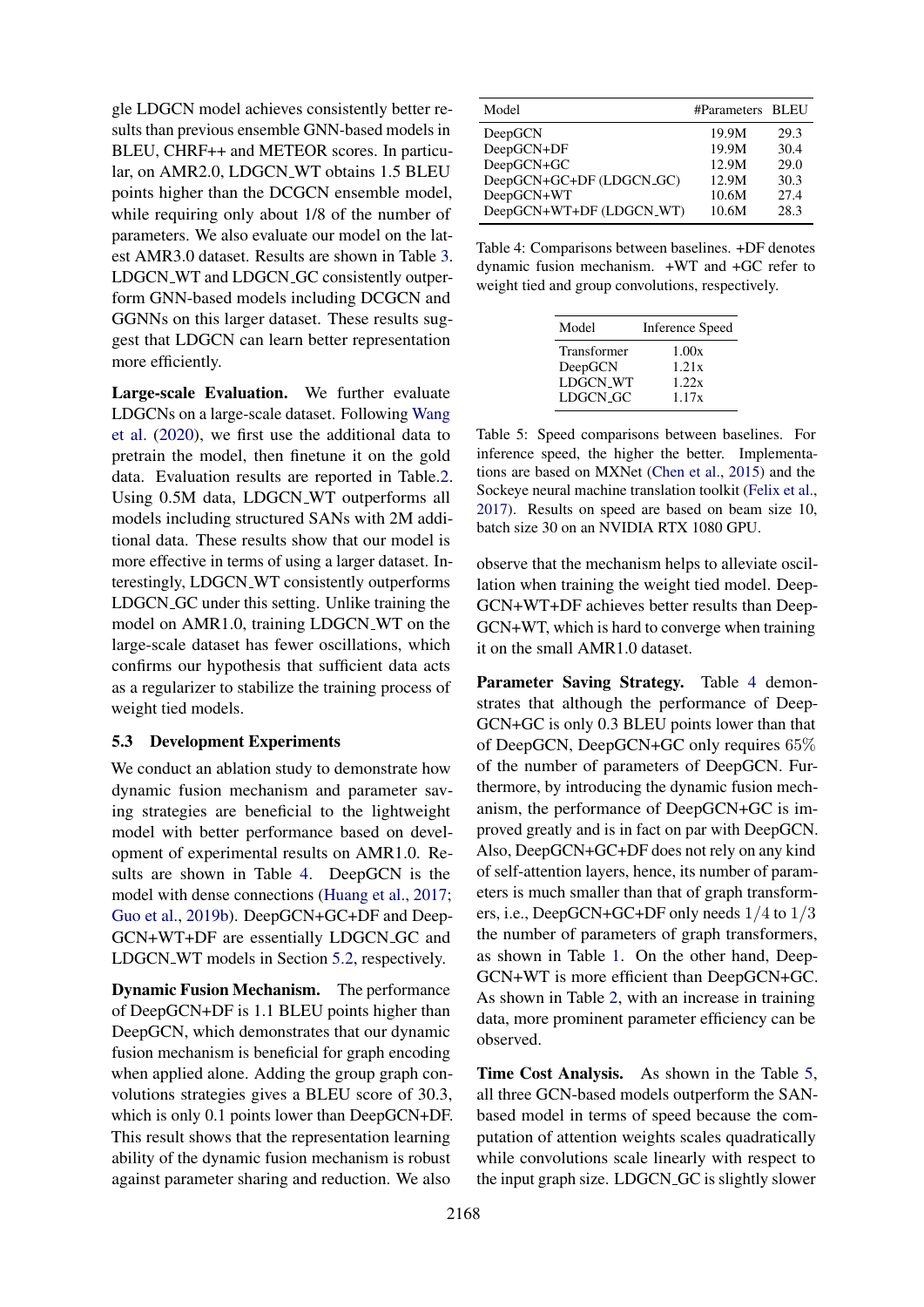<span id="page-7-0"></span>

| Model                                                         |                | Similarity Readability |
|---------------------------------------------------------------|----------------|------------------------|
| DualGraph (Ribeiro et al., 2019)<br>GT_SAN (Zhu et al., 2019) | 65.07<br>69.63 | 68.78<br>72.23         |
| DeepGCN                                                       | 68.91          | 71.45                  |
| LDGCN_GC                                                      | 71.92          | 74.16                  |

Table 6: Human evaluation. We also perform significance tests by following [\(Ribeiro et al.,](#page-10-2) [2019\)](#page-10-2). Results are statistically significant with  $p < 0.05$ .

than the other two models, since it requires additional tensor split operations. We believe that stateof-the-art structured SANs are also strictly slower than vanilla SANs, as they require additional neural components, such as GRUs, to encode structural information in the AMR graph. In summary, our model not only has better parameter efficiency, but also lower time costs.

### 5.4 Human Evaluation

We further assess the quality of the generated sentences with human evaluation. Following [Ribeiro](#page-10-2) [et al.](#page-10-2) [\(2019\)](#page-10-2), two evaluation criteria are used: (i) meaning similarity: how close in meaning the generated text is to the gold sentence; (ii) readability: how well the generated sentence reads. We randomly select 100 sentences generated by 4 models. 30 human subjects rate the sentences on a 0-100 rating scale. The evaluation is conducted separately and subjects were first given brief instructions explaining the criteria of assessment. For each sentence, we collect scores from 5 subjects and average them. Models are ranked according to the mean of sentence-level scores. Also, we apply a quality control step filtering subjects who do not score some faked and known sentences properly.

As shown in Table [6,](#page-7-0) LDGCN<sub>GC</sub> has better human rankings in terms of both meaning similarity and readability than the state-of-the art GNN-based (DualGraph) and SAN-based model (GT SAN). DeepGCN without dynamic fusion mechanism obtains lower scores than GT SAN, which further confirms that synthesizing higher order information helps in learning better graph representations.

### 5.5 Additional Analysis

To further reveal the source of performance gains, we perform additional analysis based on the characteristics of AMR graphs, i.e., graph size and graph reentrancy [\(Damonte and Cohen,](#page-9-3) [2019;](#page-9-3) [Damonte](#page-9-23) [et al.,](#page-9-23) [2020\)](#page-9-23). All experiments are conducted on the AMR2.0 test set and CHRF++ scores are reported.

<span id="page-7-1"></span>



<span id="page-7-2"></span>

Figure 6: Performance against graph re-entrancies.

Graph Size. As shown in Figure [5,](#page-7-1) the size of AMR graphs is partitioned into four categories  $((0, 20], (20, 30], (30, 40], > 40)$ , Overall, LDGCN GC outperforms the best-reported GT SAN model across all graph sizes, and the performance gap becomes more profound with the increase of graph sizes. Although both models have sharp performance degradation for extremely large graphs  $(> 40)$ , the performance of LDGCN<sub>-GC</sub> is more stable. Such a result suggests that our model can better deal with large graphs with more complicated structures.

Graph re-entrancies. Reentrancies describe the co-references and control structures in AMR graphs. A graph is considered more complex if it contains more re-entrancies. In Figure [6,](#page-7-2) we show how the LDGCN<sub>-GC</sub> and GT<sub>-SAN</sub> generalize to different scales of reentrancies. Again, LDGCN GC consistently outperforms GT SAN and the performance gap becomes noticeably wider when the number of re-entrancies increases. These results suggest that our model can better model the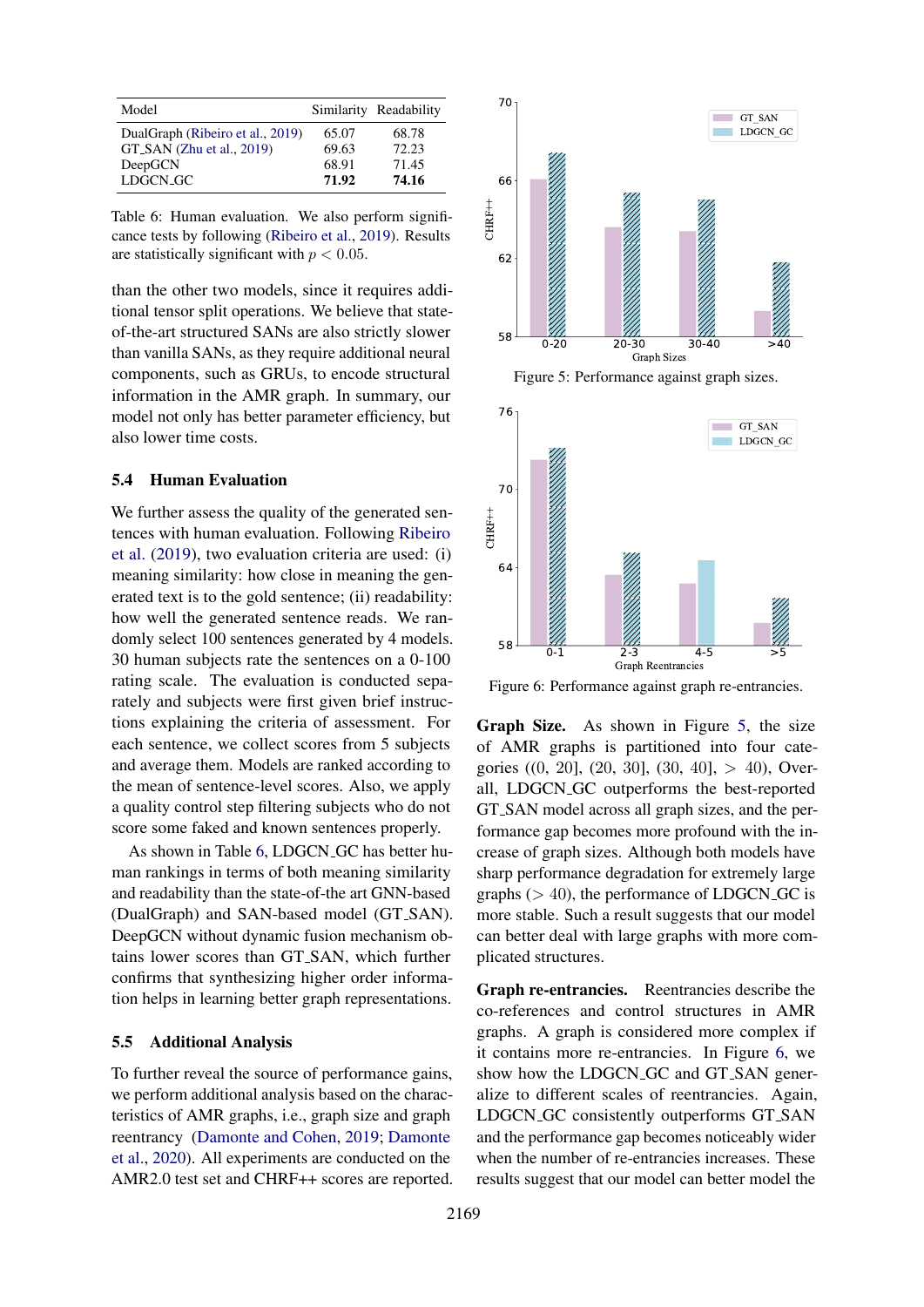<span id="page-8-0"></span>

| (m / multi-sentence)           |
|--------------------------------|
| :snt1 $(t / \text{trust-01})$  |
| :ARG2 $(i / i)$                |
| :snt2 $(g / good-02)$          |
| :ARG1 (g2 / get-01)            |
| : $ARG1$ (t2 / thing           |
| : mod $(t3 / this)$            |
| :time e.10,12 (e $/$ early     |
| : degree $(m2 / most)$         |
| :compared-to (p / possible-01) |
| : $ARG1$ g2))                  |
| :ARG1-of $(i2 /$ instead-of-91 |
| :ARG2 $(1/let-01)$             |
| : $ARG1$ (w / worsen-01        |
| :ARG1 t2                       |
| :mod $(e2 / even))$ )          |
| : degree e.5 $(m3 / more))$    |

Reference: trust me , it 's better to get these things as early as possible rather than let them get even worse .

DualGraph: so to me , this is the best thing to get these things as they can , instead of letting it even worse .

DeepGCN: i trust me , it 's better that these things get in the early than letting them even get worse .

GT\_SAN: trust me, this is better to get these things , rather than let it even get worse .

LDGCN\_GC: trust me. better to get these things as early as possible , rather than letting them even make worse .

Table 7: An example of AMR graph and generated sentences by different models.

complex dependencies in AMR graphs.

Case Study. Table [7](#page-8-0) shows the generated sentence of an AMR graph from four models together with the gold reference. The phrase "trust me" is the beginning of the sentence. DualGraph fails to decode it. On the other hand, GT SAN successfully generates the second half of the sentence, i.e., "rather than let them get even worse", but it fails to capture the meaning of word "early" in its output, which is a critical part. DeepGCN parses both "early" and "get even worse" in the results. However, the readability of the generated sentence is not satisfactory. Compared to baselines, LDGCN is able to produce the best result, which has a correct starting phrase and captures the semantic meaning of critical words such as "early" and "get even worse" while also attaining good readability.

### 6 Related Work

Graph convolutional networks [\(Kipf and Welling,](#page-9-4) [2017\)](#page-9-4) have been widely used as the structural encoder in various NLP applications including question answering [\(De Cao et al.,](#page-9-24) [2019;](#page-9-24) [Lin et al.,](#page-10-17) [2019\)](#page-10-17), semantic parsing [\(Bogin et al.,](#page-9-25) [2019a](#page-9-25)[,b\)](#page-9-26) and relation extraction [\(Guo et al.,](#page-9-27) [2019a,](#page-9-27) [2020\)](#page-9-28).

Early efforts for AMR-to-text generation mainly include grammar-based models [\(Flanigan et al.,](#page-9-29) [2016;](#page-9-29) [Song et al.,](#page-10-18) [2017\)](#page-10-18) and sequence-based models [\(Pourdamghani et al.,](#page-10-0) [2016;](#page-10-0) [Konstas et al.,](#page-9-1) [2017;](#page-9-1) [Cao and Clark,](#page-9-21) [2019\)](#page-9-21), discarding crucial structural information when linearising the input AMR graph. To solve that, various GNNs including graph recurrent networks [\(Song et al.,](#page-10-1) [2018;](#page-10-1) [Ribeiro et al.,](#page-10-2) [2019\)](#page-10-2) and graph convolutional networks [\(Damonte](#page-9-3) [and Cohen,](#page-9-3) [2019;](#page-9-3) [Guo et al.,](#page-9-5) [2019b\)](#page-9-5) have been used to encode the AMR structure. Though GNNs are able to operate directly on graphs, the locality nature of them precludes efficient information propagation [\(Abu-El-Haija et al.,](#page-9-8) [2018,](#page-9-8) [2019;](#page-9-7) [Luan](#page-10-9) [et al.,](#page-10-9) [2019\)](#page-10-9). Larger and deeper models are required to model the complex non-local interactions [\(Xu](#page-10-3) [et al.,](#page-10-3) [2018;](#page-10-3) [Li et al.,](#page-10-19) [2019a\)](#page-10-19). More recently, SANbased models [\(Zhu et al.,](#page-10-4) [2019;](#page-10-4) [Cai and Lam,](#page-9-6) [2020;](#page-9-6) [Wang et al.,](#page-10-5) [2020\)](#page-10-5) outperform GNN-based models as they are able to capture global dependencies. Unlike previous models, our local, yet efficient model, based solely on graph convolutions, outperforms competitive structured SANs while using a significantly smaller model.

## 7 Conclusion

In this paper, we propose LDGCNs for AMR-totext generation. Compared with existing GCNs and SANs, LDGCNs maintain a better balance between parameter efficiency and model capacity. LDGCNs outperform state-of-the-art models on AMR-to-text generation. In future work, we would like to investigate methods to stabilize the training of weight tied models and apply our model on other tasks in Natural Language Generation.

#### Acknowledgments

We would like to thank the anonymous reviewers for their constructive comments. We would also like to thank Zheng Zhao, Chunchuan Lyu, Jiangming Liu, Gavin Peng, Waylon Li and Yiluan Guo for their helpful suggestions. This research is partially supported by Ministry of Education, Singapore, under its Academic Research Fund (AcRF) Tier 2 Programme (MOE AcRF Tier 2 Award No: MOE2017-T2-1-156). Any opinions, findings and conclusions or recommendations expressed in this material are those of the authors and do not reflect the views of the Ministry of Education, Singapore.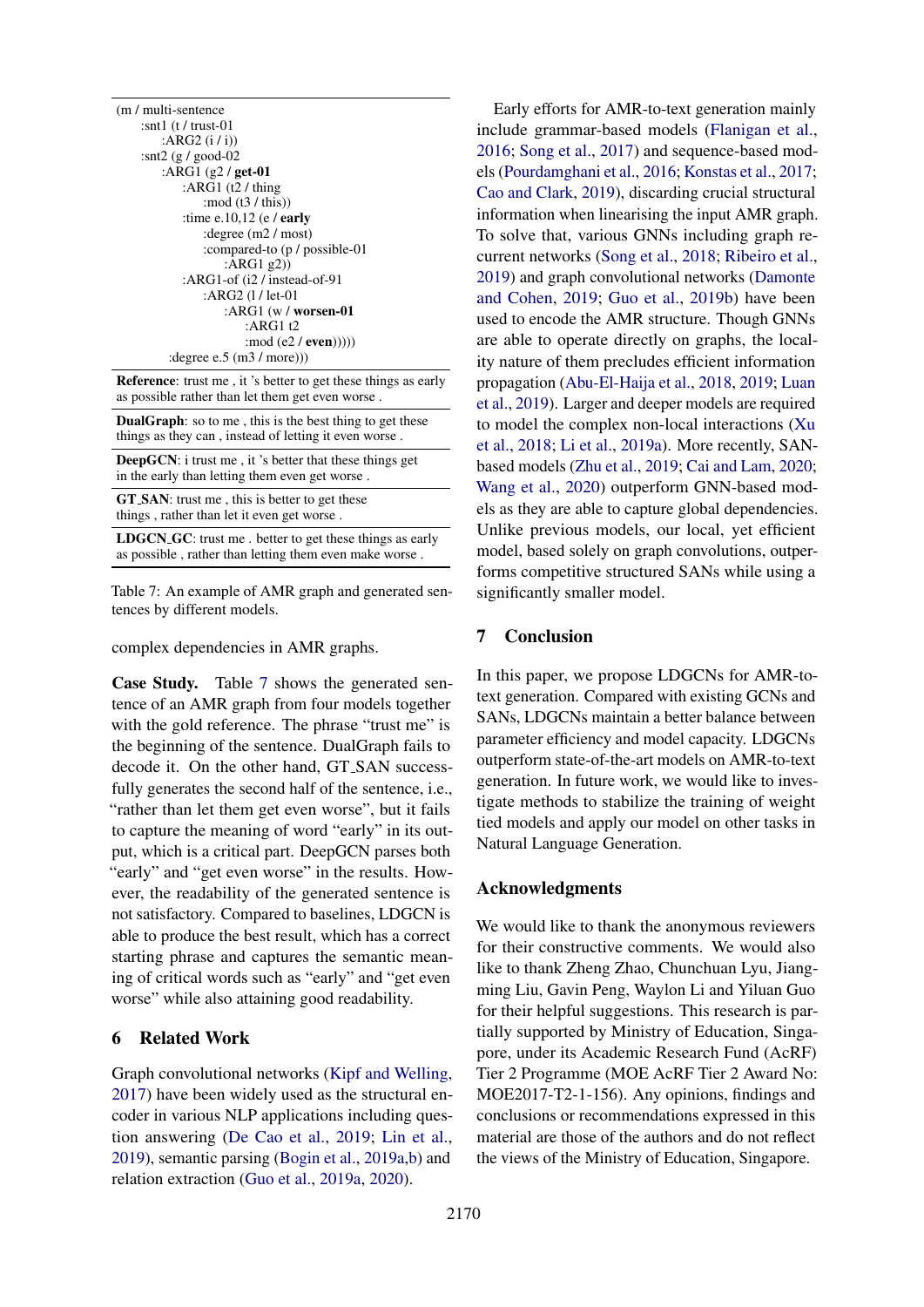#### References

- <span id="page-9-8"></span>Sami Abu-El-Haija, Amol Kapoor, Bryan Perozzi, and Joonseok Lee. 2018. N-gcn: Multi-scale graph convolution for semi-supervised node classification. In *Proc. of UAI*.
- <span id="page-9-7"></span>Sami Abu-El-Haija, Bryan Perozzi, Amol Kapoor, Hrayr Harutyunyan, Nazanin Alipourfard, Kristina Lerman, Greg Ver Steeg, and Aram Galstyan. 2019. Mixhop: Higher-order graph convolutional architectures via sparsified neighborhood mixing. In *Proc. of ICML*.
- <span id="page-9-15"></span>Shaojie Bai, J. Zico Kolter, and Vladlen Koltun. 2019a. Deep equilibrium models. In *Proc. of NeurIPS*.
- <span id="page-9-19"></span>Shaojie Bai, J. Zico Kolter, and Vladlen Koltun. 2019b. Trellis networks for sequence modeling. In *Proc. of ICLR*.
- <span id="page-9-0"></span>Laura Banarescu, Claire Bonial, Shu Cai, Madalina Georgescu, Kira Griffitt, Ulf Hermjakob, Kevin Knight, Philipp Koehn, Martha Palmer, and Nathan Schneider. 2013. Abstract meaning representation for sembanking. In *Proc. of LAW@ACL*.
- <span id="page-9-2"></span>Daniel Beck, Gholamreza Haffari, and Trevor Cohn. 2018. Graph-to-sequence learning using gated graph neural networks. In *Proc. of ACL*.
- <span id="page-9-25"></span>Ben Bogin, Matt Gardner, and Jonathan Berant. 2019a. Global reasoning over database structures for text-tosql parsing. In *Proc. of EMNLP*.
- <span id="page-9-26"></span>Ben Bogin, Matt Gardner, and Jonathan Berant. 2019b. Representing schema structure with graph neural networks for text-to-sql parsing. In *Proc. of ACL*.
- <span id="page-9-6"></span>Deng Cai and Wai Lam. 2020. Graph transformer for graph-to-sequence learning. In *Proc. of AAAI*.
- <span id="page-9-21"></span>Kris Cao and Stephen Clark. 2019. Factorising AMR generation through syntax. In *Proc. of NAACL-HLT*.
- <span id="page-9-9"></span>Tianqi Chen, Mu Li, Yutian Li, Min Lin, Naiyan Wang, Minjie Wang, Tianjun Xiao, Bing Xu, Chiyuan Zhang, and Zheng Zhang. 2015. Mxnet: A flexible and efficient machine learning library for heterogeneous distributed systems. *arXiv preprint*.
- <span id="page-9-3"></span>Marco Damonte and Shay B. Cohen. 2019. Structural neural encoders for AMR-to-text generation. In *Proc. of NAACL-HLT*.
- <span id="page-9-23"></span>Marco Damonte, Ida Szubert, Shay B. Cohen, and Mark Steedman. 2020. The role of reentrancies in abstract meaning representation parsing. In *Findings of EMNLP*.
- <span id="page-9-11"></span>Yann Dauphin, Angela Fan, Michael Auli, and David Grangier. 2016. Language modeling with gated convolutional networks. In *Proc. of ICML*.
- <span id="page-9-24"></span>Nicola De Cao, Wilker Aziz, and Ivan Titov. 2019. Question answering by reasoning across documents with graph convolutional networks. In *Proc. of NAACL-HLT*.
- <span id="page-9-16"></span>Mostafa Dehghani, Stephan Gouws, Oriol Vinyals, Jakob Uszkoreit, and Lukasz Kaiser. 2019. Universal transformers. In *Proc. of ICLR*.
- <span id="page-9-20"></span>Michael J. Denkowski and Alon Lavie. 2014. Meteor universal: Language specific translation evaluation for any target language. In *Proc. of WMT@ACL*.
- <span id="page-9-10"></span>Hieber Felix, Domhan Tobias, Denkowski Michael, Vilar David, Sokolov Artem, Clifton Ann, and Post Matt. 2017. Sockeye: A toolkit for neural machine translation. *arXiv preprint*.
- <span id="page-9-29"></span>Jeffrey Flanigan, Chris Dyer, Noah A. Smith, and Jaime G. Carbonell. 2016. Generation from abstract meaning representation using tree transducers. In *Proc. of NAACL-HLT*.
- <span id="page-9-28"></span>Zhijiang Guo, Guoshun Nan, Wei Lu, and Shay B. Cohen. 2020. Learning latent forests for medical relation extraction. In *Proc. of IJCAI*.
- <span id="page-9-27"></span>Zhijiang Guo, Yan Zhang, and Wei Lu. 2019a. Attention guided graph convolutional networks for relation extraction. In *Proc. of ACL*.
- <span id="page-9-5"></span>Zhijiang Guo, Yan Zhang, Zhiyang Teng, and Wei Lu. 2019b. Densely connected graph convolutional networks for graph-to-sequence learning. *Transactions of the Association for Computational Linguistics*, 7:297–312.
- <span id="page-9-12"></span>Sepp Hochreiter and Jürgen Schmidhuber. 1997.<br>
Long short-term memory. Neural computation, Long short-term memory. 9(8):1735–1780.
- <span id="page-9-14"></span>Andrew G. Howard, Menglong Zhu, Bo Chen, Dmitry Kalenichenko, Weijun Wang, Tobias Weyand, Marco Andreetto, and Hartwig Adam. 2017. Mobilenets: Efficient convolutional neural networks for mobile vision applications. *ArXiv*, abs/1704.04861.
- <span id="page-9-13"></span>Gao Huang, Zhuang Liu, Laurens van der Maaten, and Kilian Q. Weinberger. 2017. Densely connected convolutional networks. In *Proc. of CVPR*.
- <span id="page-9-4"></span>Thomas N. Kipf and Max Welling. 2017. Semisupervised classification with graph convolutional networks. In *Proc. of ICLR*.
- <span id="page-9-22"></span>Philipp Koehn. 2004. Statistical significance tests for machine translation evaluation. In *Proc. of EMNLP*.
- <span id="page-9-1"></span>Ioannis Konstas, Srinivasan Iyer, Mark Yatskar, Yejin Choi, and Luke S. Zettlemoyer. 2017. Neural AMR: Sequence-to-sequence models for parsing and generation. In *Proc. of ACL*.
- <span id="page-9-17"></span>Zhen-Zhong Lan, Mingda Chen, Sebastian Goodman, Kevin Gimpel, Piyush Sharma, and Radu Soricut. 2020. Albert: A lite bert for self-supervised learning of language representations. In *Proc. of ICLR*.
- <span id="page-9-18"></span>Chen-Yu Lee, Saining Xie, Patrick W. Gallagher, Zhengyou Zhang, and Zhuowen Tu. 2015. Deeplysupervised nets. In *Proc. of AISTATS*.